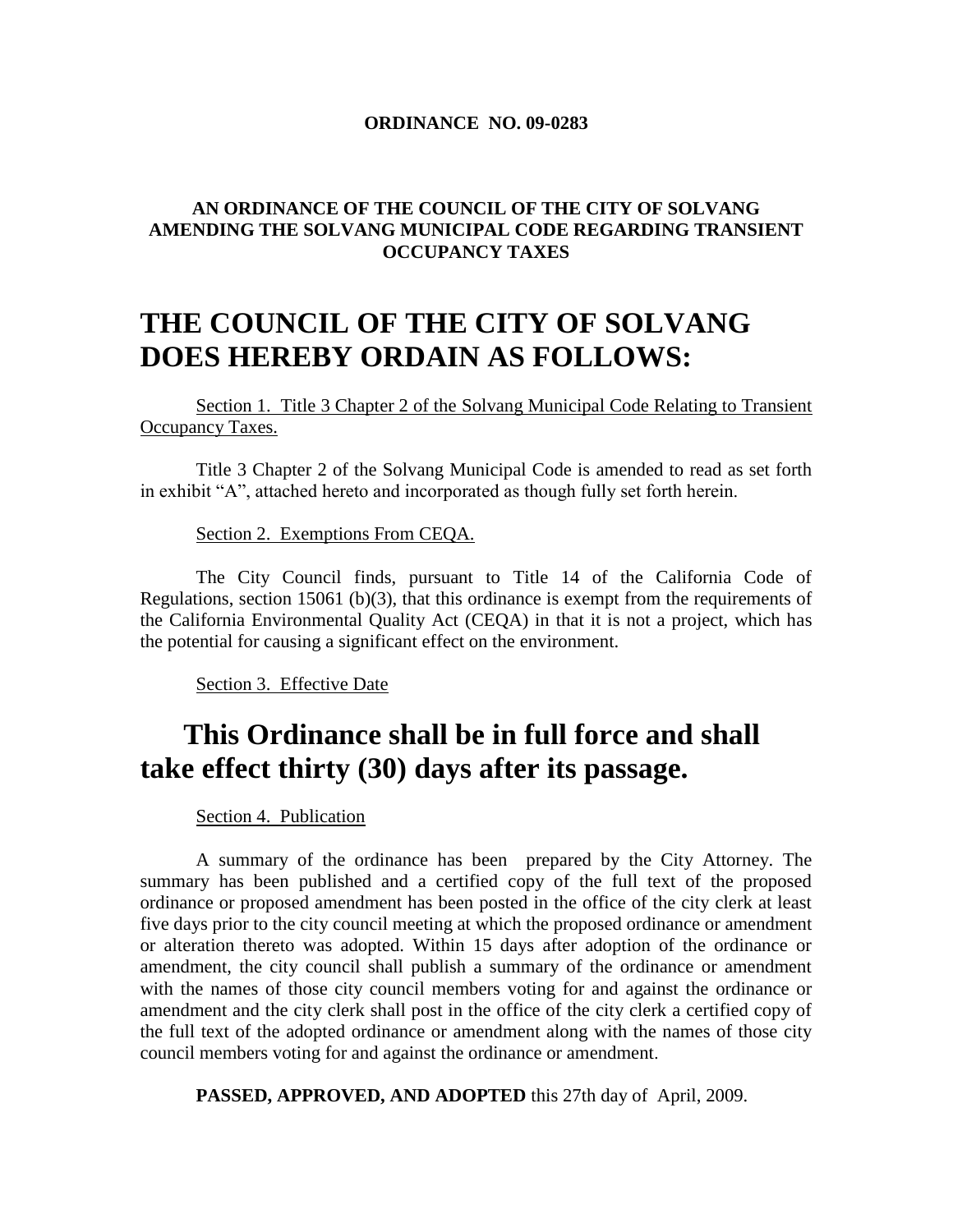#### **3-2-1: DEFINITIONS:**

For the purposes of this chapter the following words and phrases shall have the meanings respectively ascribed to them:

HOTEL: Any structure, or any portion of any structure, which is occupied or intended or designed for occupancy by transients for dwelling, lodging or sleeping purposes, and includes any hotel, inn, tourist home or house, motel, studio hotel, bachelor hotel, lodging house, rooming house, apartment house, dormitory, public or private club, mobile home or house trailer at a fixed location, or other similar structure or portion thereof.

OCCUPANCY: The use or possession, or the right to the use or possession of any room or rooms or portion thereof, in any hotel for dwelling, lodging or sleeping purposes; unless such dwelling, lodging or sleeping is for the following such purposes:

**FAM Tours**: Familiarization And Marketing Tours. These can be extended to one person, a couple of people or a group of people. The purpose of these tours is to familiarize the group with the area in an effort to get them to sell, promote, film or write about Solvang rather than other areas.

**Host Visits**: These are prospective client site visits often arranged by the hotelier. It can be extended to one person, a couple of people or a group of colleagues.

**Media**: The various means of mass communication considered as a whole, including television, radio, magazines, internet and newspapers and those involved in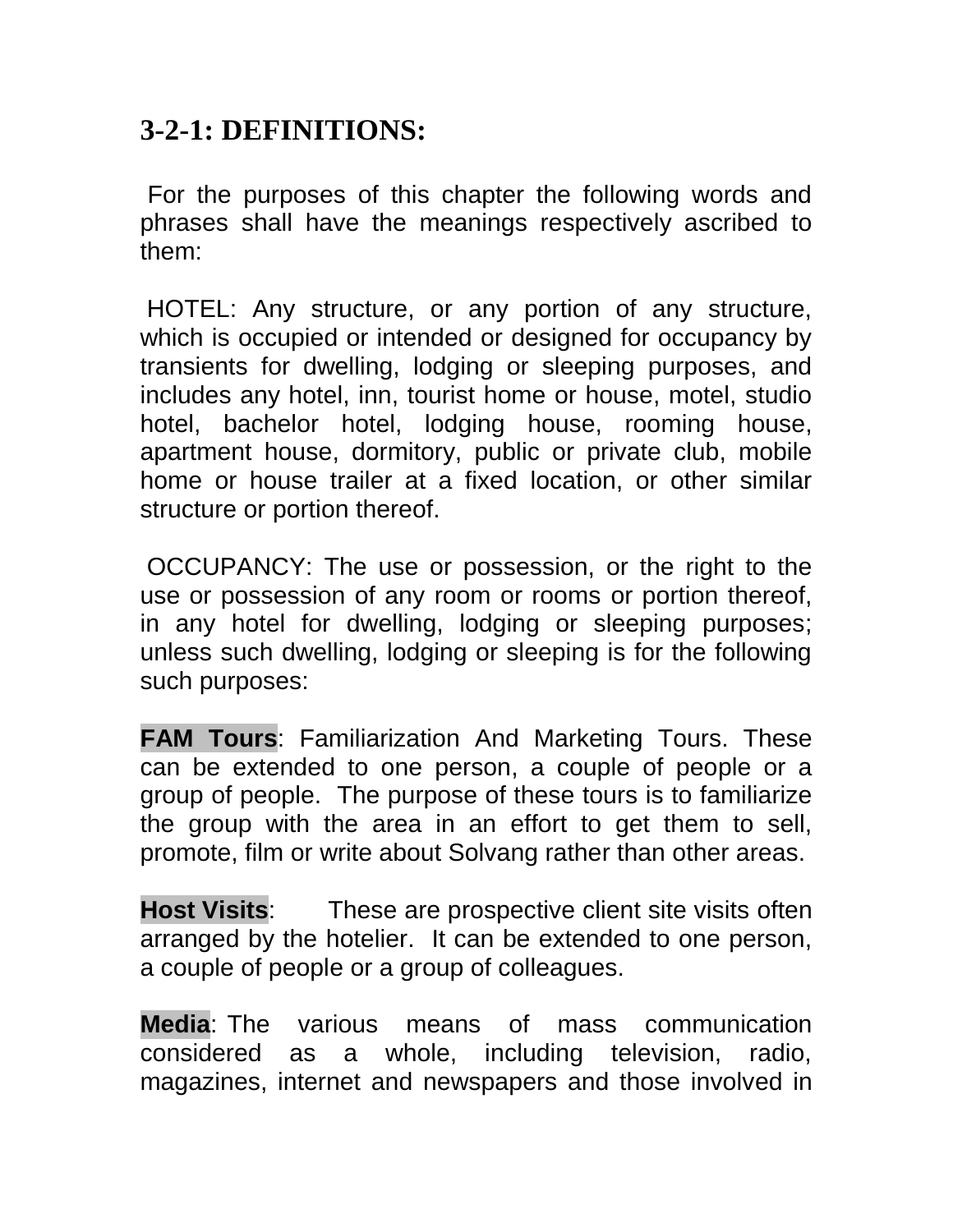the production of their projects.

**Film Production**: People and companies involved in the production of television, cable, movies, catalogue shoots, videos, documentaries and the like, including film scouts, producers, writers, actors, designers and their crew.

**Tour Groups**: Individuals traveling together through purchased pre-arranged packaged tour, usually by mass transit (example: bus, plane, rail, ship, etc.) A typical comp is one tour guide room in addition to the tour bus driver for a group of 20 paid rooms. Agreements vary by hotels.

**Events:** Hosting of event producers, promoters, sponsors and staff to encourage and develop one-time and returning events that bring visitors and spending to Solvang.

**Marketing Partners**: Other marketing agencies/entities that cross-promote Solvang (examples: Santa Barbara Conference and Visitors Bureau & Film Commission, Central Coast Tourism Council, California Travel and Tourism Commission, Travel Industry of America, Visit USA Committee, etc.)

**Charity/Non Profit Groups**: To allow tax free lodging for charity and nonprofit organization groups

**Family Visitors/Owners**: Tax free lodging for hotel owners and their family members.

**Others:** Any category not previously mentioned is subject to the review and approval of the Finance Director or designee and allowed only on the basis that it is used for the benefit of promoting the City of Solvang.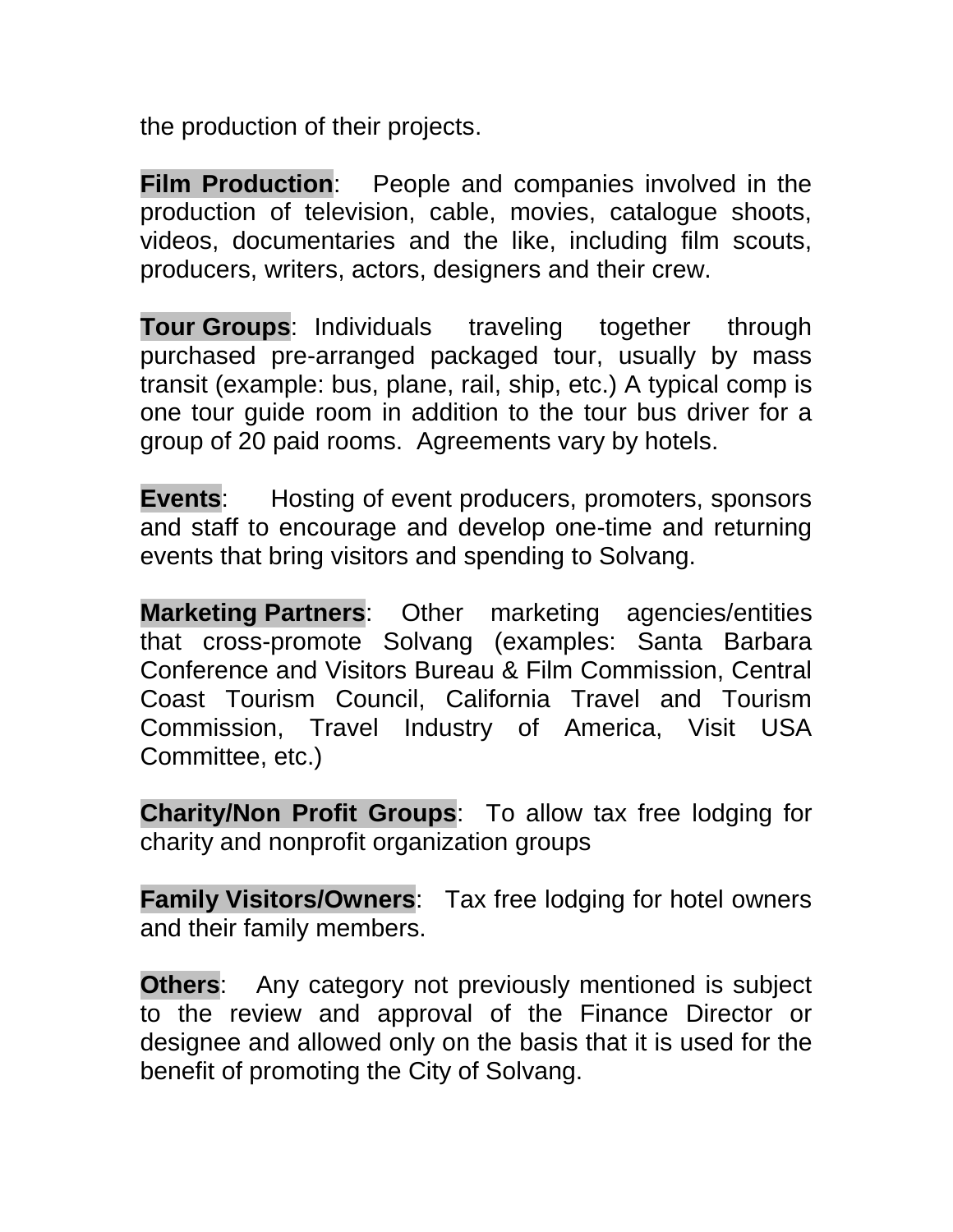OPERATOR: The person who is proprietor of the hotel, whether in the capacity of owner, lessee, sub lessee, mortgagee in possession, licensee or any other capacity. Where the operator performs his functions, through a managing agent of any type or character other than an employee, the managing agent shall also be deemed an operator for the purposes of this chapter and shall have the same duties and liabilities as his principal. Compliance with the provisions of this chapter by either the principal or the managing agent shall, however, be considered to be compliance by both.

RENT: The consideration charged for those rooms not considered to be complimentary, for the occupancy of space in a hotel valued in money, whether to be received in money, goods, labor or otherwise, including all receipts, cash, credits and property and services of any kind or nature, without any deduction there from whatsoever.

TRANSIENT: Any person who exercises occupancy or is entitled to occupancy by reason of concession, permit, right of access, license or other agreement for a period of thirty (30) consecutive calendar days or less, counting portions of calendar days as full days. Any such person so occupying space in a hotel shall be deemed to be a transient until the period of thirty (30) days has expired unless there is an agreement in writing between the operator and the occupant providing for a longer period of occupancy.

FINANCE DEPARTMENT: City of Solvang Finance Director or designee.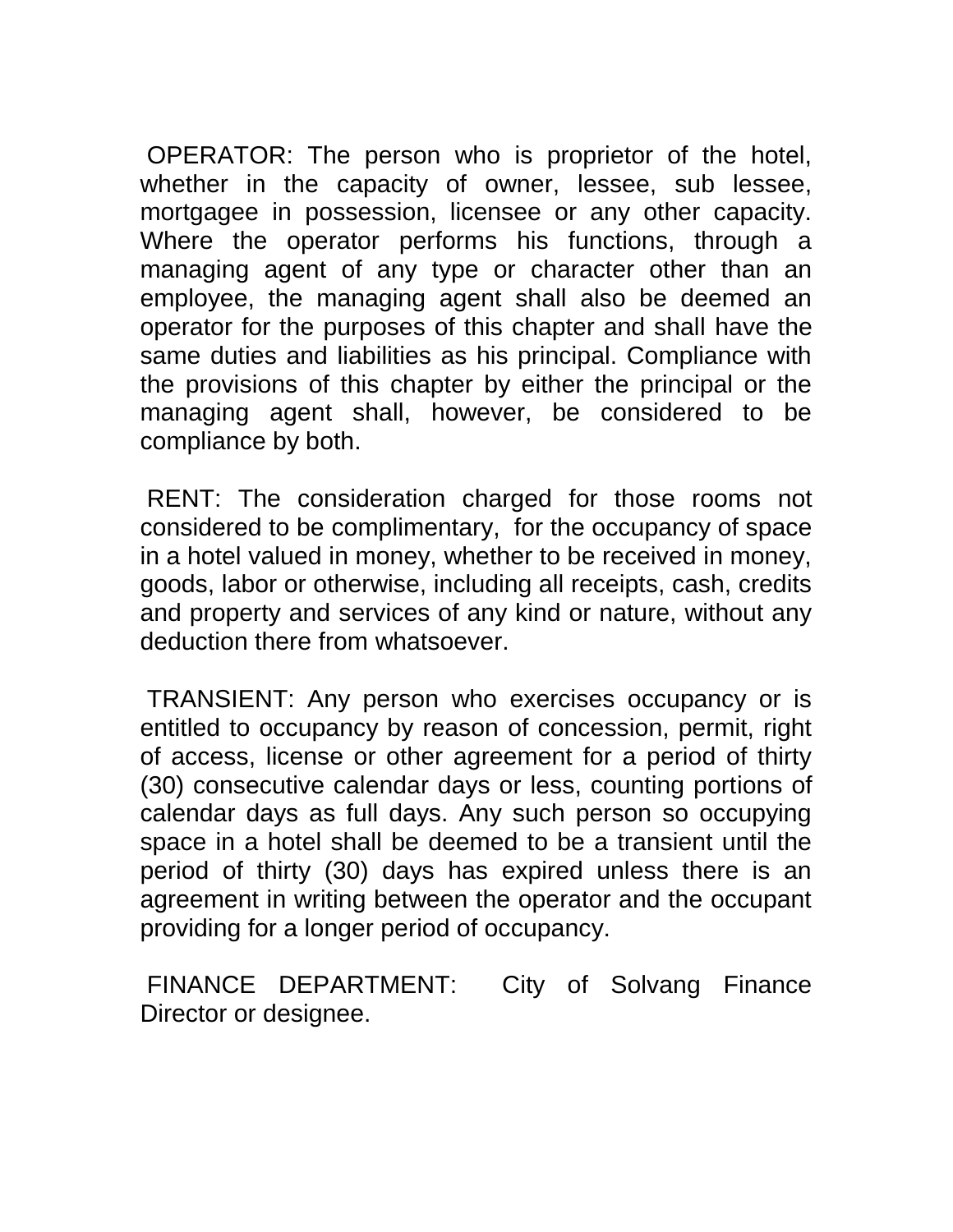## **3-2-2: TAX IMPOSED:**

For the privilege of occupancy in any hotel, each transient is subject to and shall pay a tax in the amount of ten percent (10%) of the rent charged or 10% of the value of the complimentary room-calculated on the average monthly room rate . Such tax constitutes a debt owed by the transient to the city, which is extinguished only by payment to the operator or to the city. The transient shall pay the tax to the operator of the hotel at the time the rent is paid. If the rent is paid in installments, a proportionate share of the tax shall be paid with each installment. The unpaid tax shall be due upon the transient's ceasing to occupy space in the hotel. If for any reason the tax is not paid to the operator of the hotel, the Finance Department may require that such tax shall be paid directly to the Finance Department.

# **3-2-3: EXEMPTIONS FROM TAX:**

The tax imposed in section [3-2-2 o](http://66.113.195.234/CA/Solvang/04002000000002000.htm#3-2-2)f this chapter shall not apply to the following:

A. Occupancy charges incurred by government employees, which are billed directly to, and paid directly by, a unit of the state or federal government. The employee must provide valid photo identification proving his or her government employment.

B. A service charge collected by an operator and paid by the operator to employees of the hotel in lieu of tips or gratuities. To qualify for this exemption, this service charge shall not be paid to employees in lieu of all or part of the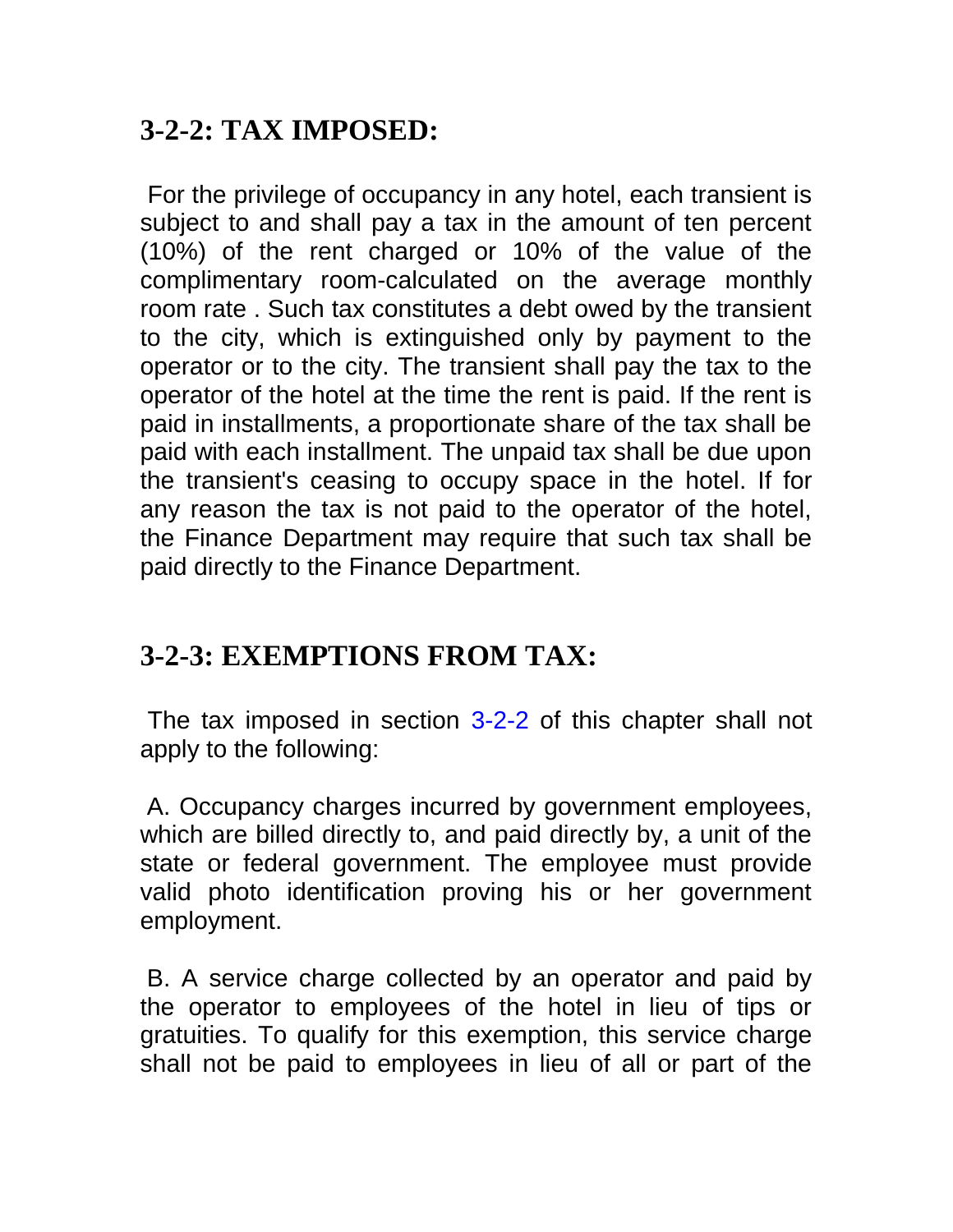salary the employees received from the hotel on December 10, 1990.

C. The officer or employee claiming the exemption shall sign a standard form to claim this exemption under penalty of perjury. The standard form shall be set by resolution of the City Council and shall contain a requirement that the officer or employee claiming the exemption provide the operator evidence that his or her occupancy is for the official business of his or her employer conclusive evidence of such by providing , (a) travel orders from his or her government employer, (b) a government warrant issued by his or her employer to pay for the occupancy or (c) a government credit card issued by the employer to pay for the occupancy.

D. Any room acknowledged as an acceptable complimentary room as included on the listing provided in section 3-2-1 Definitions, under Occupancy. The City Council shall require copies of hotel records (folios) of complimentary rooms be provided with monthly returns and listed on the remittance form under the category in which it falls. Documentation of the reason for the complimentary room shall be included with the remittance or noted on the hotel records provided.

## **3-2-4: REGISTRATION CERTIFICATE REQUIRED:**

Within thirty (30) days after the effective date of this chapter or within thirty (30) days after commencing business, whichever is later, each operator of any hotel renting occupancy to transients shall register his hotel with the Finance Department and obtain from him a transient occupancy registration certificate to be at all times posted in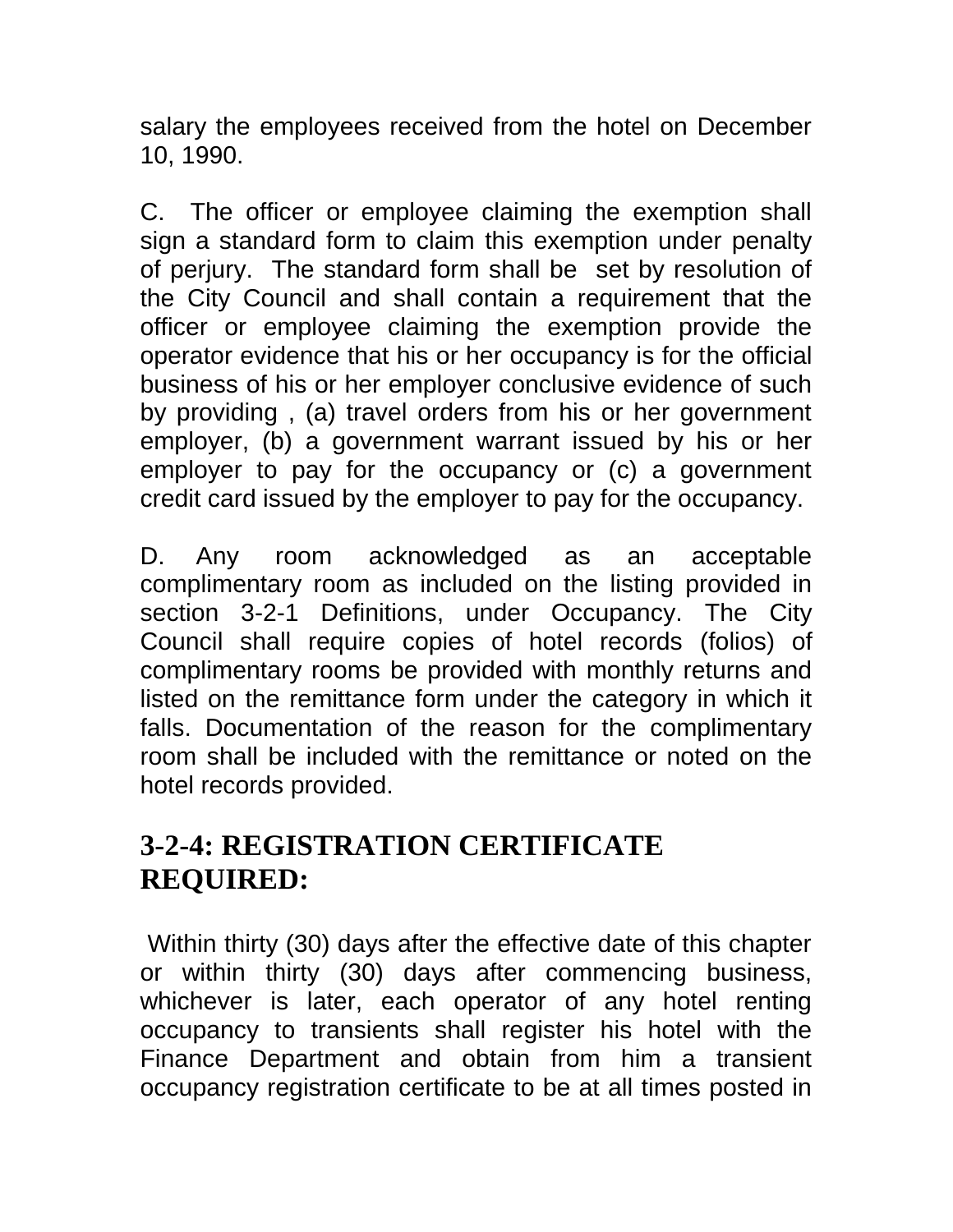a conspicuous place on the premises. The certificate shall, among other things, state the following:

A. The name of the operator;

- B. The address of the hotel;
- C. The date upon which the certificate was issued;
- D. The following statement:

*This Transient Occupancy Registration Certificate signifies that the person named on the face hereof has fulfilled the requirements of the Uniform Transient Occupancy Tax Ordinance by registering with the Finance Department for the purpose of collecting from transients the Transient Occupancy Tax and remitting said tax to the Finance Department. This certificate does not authorize any person to conduct any unlawful business or to conduct any lawful business in an unlawful manner, nor to operate a hotel without strictly complying with all local applicable laws, including but not limited to those requiring a permit from any board, commission, department or office of this city. This certificate does not constitute a permit.*

### **3-2-5: COLLECTION AND REMITTANCE OF TAX:**

A. Duty Of Operator; Tax Stated Separately: Each operator shall collect the tax imposed by this chapter to the same extent and at the same time as the rent is collected from every transient. The amount of tax shall be separately stated from the amount of the rent charged, and each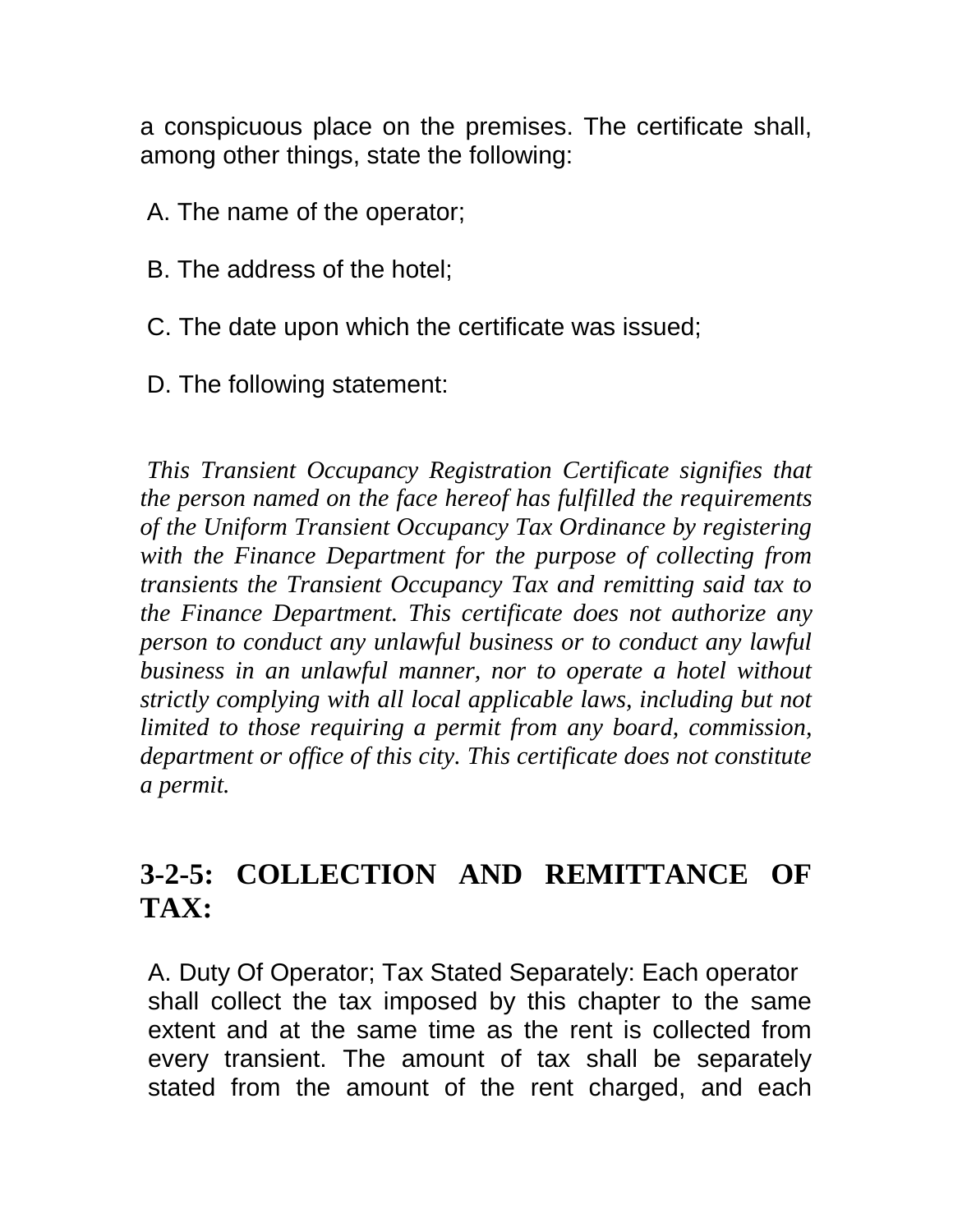transient shall receive a receipt for payment from the operator. No operator of a hotel shall advertise or state in any manner, whether directly or indirectly, that the tax or any part thereof will be assumed or absorbed by the operator, or that it will not be added to the rent, or that, if added, any part will be refunded except in the manner hereinafter provided.

B. Reporting And Remitting Tax: Each operator shall, on or before the last day of the month following the close of each calendar month, commencing June 30, 1985, or at the close of any shorter reporting period which may be established by the Finance Department, make a return to the Finance Department, on city forms provided by the city, of the reporting month, name of the hotel, total rooms available for rent, total rooms occupied, percentage of rooms occupied in month, gross receipts from occupancy, less gross receipts from monthly rentals, number of taxable complimentary rooms, average monthly room rate and taxable complimentary revenue, number of non-taxable complimentary rooms, category of acceptable complimentary rooms are reported under, less transient exemptions claimed, equals taxable rent, and interest and penalty if applicable. At the time the return is filed, the full amount of the tax collected shall be remitted to the Finance Department. The Finance Department may establish shorter reporting periods for any certificate holder if he deems it necessary in order to ensure collection of the tax, and he may require further information in the return. Returns and payments are due immediately upon cessation of business for any reason. All taxes collected by operators pursuant to this chapter shall be held in trust for the account of the city until payment thereof is made to the Finance Department.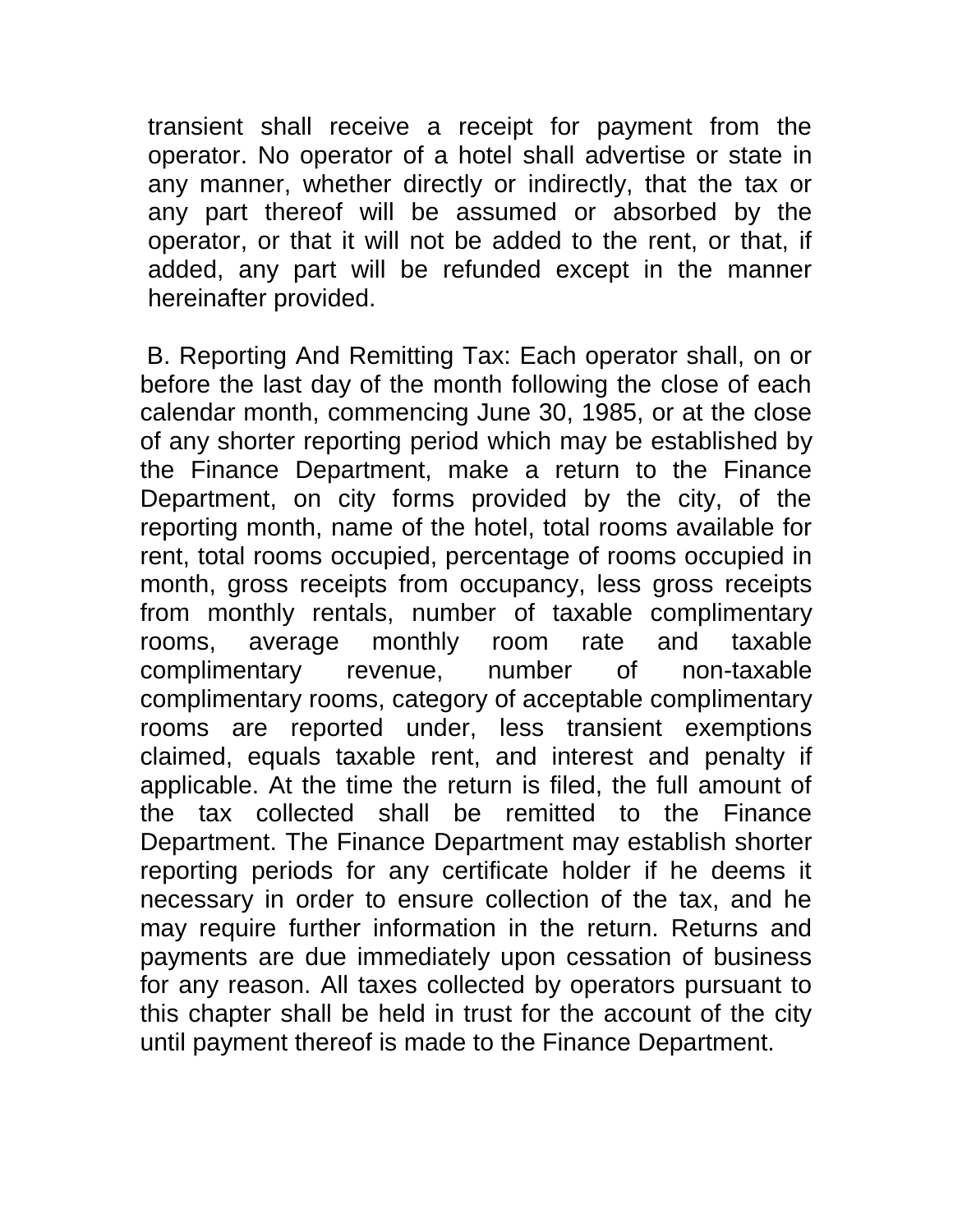# **3-2-6: RECORDS MAINTAINED:**

It shall be the duty of every operator liable for the collection and payment to the city of any tax imposed by this chapter to keep and preserve, for a period of four (4) years, all records as may be necessary to determine the amount of such tax as he may have been liable for the collection of any payment to the city, which records the Finance Department shall have the right to inspect at all reasonable times. *All records which may be necessary to inspect, shall be kept within the City or shall be produced within ten (10) working days of written notice at the business location within the City.*

In the event that records are not produced upon request, or, *such records are not reasonably able to be audited; tax, interest and penalties will be levied based upon the average room rate and occupancies for similar properties within the City during the audit period. Further and without limitation, any operator who does not produce records following written notice as set forth shall pay, as a penalty, in addition to any tax, penalty or interest, the sum of \$100 per day for each business day the records are not produced for audit*.

### **3-2-7: REFUNDS:**

A. Whenever the amount of any tax, interest or penalty has been overpaid or paid more than once or has been erroneously, or illegally collected or received by the city under this chapter, it may be refunded as provided in subsections B and C of this section provided a claim in writing therefore is filed with the Finance Department. The claim shall conform in all respects to the requirements set forth for claims against the city in [title 1, chapter 9 o](http://66.113.195.234/CA/Solvang/02009000000000000.htm#1-9)f this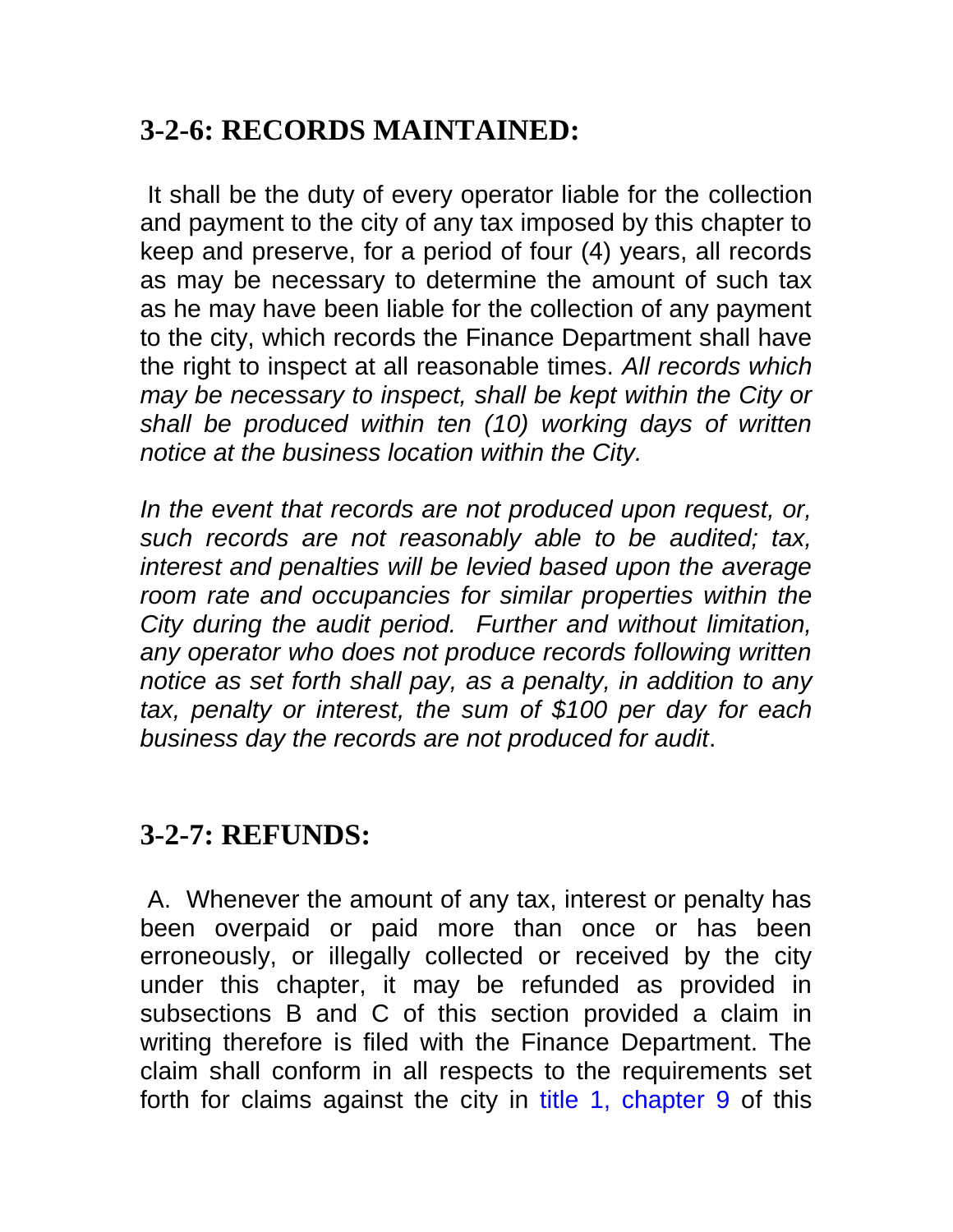code. The claim shall be on forms furnished by the Finance Department.

B. An operator may claim a refund or take as credit against taxes collected and remitted the amount overpaid, paid more than once or erroneously or illegally collected or received when it is established in a manner prescribed by the Finance Department that the person from whom the tax has been collected was not a transient; provided, however, that neither a refund nor a credit shall be allowed unless the amount of the tax so collected has either been refunded to the transient or credited to rent subsequently payable by the transient to the operator.

C. A transient may obtain a refund of taxes overpaid or paid more than once or erroneously or illegally collected or received by the city by filing a claim in the manner provided in subsection A of this section, but only when the tax was paid by the transient directly to the Finance Department, or when the transient having paid the tax to the Finance Department, establishes to the satisfaction of the Finance Department that the transient has been unable to obtain a refund from the operator who collected the tax.

D. No refund shall be paid under the provisions of this section unless the claimant establishes his right thereto by written records showing entitlement thereto.

## **3-2-8: FAILURE TO COLLECT AND REPORT TAX:**

If any operator shall fail or refuse to collect such tax and to make, within the time provided in this chapter, any report and remittance of such tax or any portion thereof required by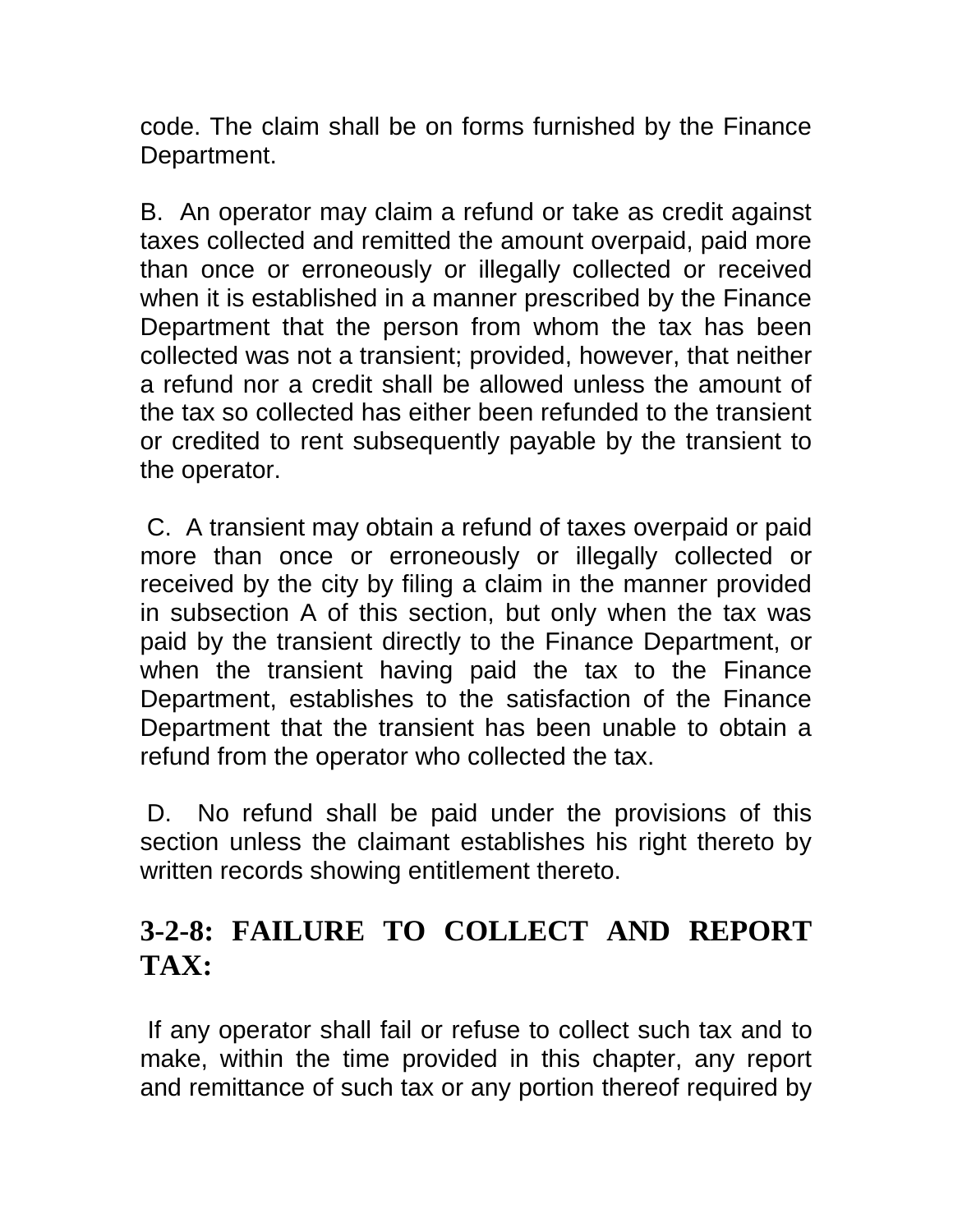this chapter, the Finance Department shall proceed in such manner as he may deem best to obtain facts and information on which to base his estimate of the tax due. As soon as the Finance Department shall procure such facts and information as he is able to obtain upon which to base the assessment of any tax imposed by this chapter and payable by any operator who has failed or refused to collect the same to make such report and remittance, he shall proceed to determine and assess against such operator the tax, interest and penalties provided for by this chapter. In case such determination is made, the Finance Department shall give a notice of the amount so assessed by serving it personally or by depositing it in the United States mail, postage prepaid, addressed to the operator so assessed at his last known place of address. Such operator may within ten (10) days after the serving or mailing of such notice make application in writing to the Finance Department for a hearing on the amount assessed. If application by the operator for a hearing is not made within the time prescribed, the tax, interest and penalties, if any, determined by the Finance Department shall become final and conclusive and immediately due and payable. If such application is made, the Finance Department shall give not less than five (5) days' written notice in the manner prescribed herein to the operator to show cause at a time and place fixed in said notice why such amount specified therein should not be fixed for such tax, interest and penalties. At such hearing, the operator may appear and offer evidence why such specified tax, interest and penalties should not be so fixed. After such hearing the Finance Department shall determine the proper tax to be remitted and shall thereafter give written notice to the person in the manner prescribed herein of such determination and the amount of such tax, interest and penalties. The amount determined to be due shall be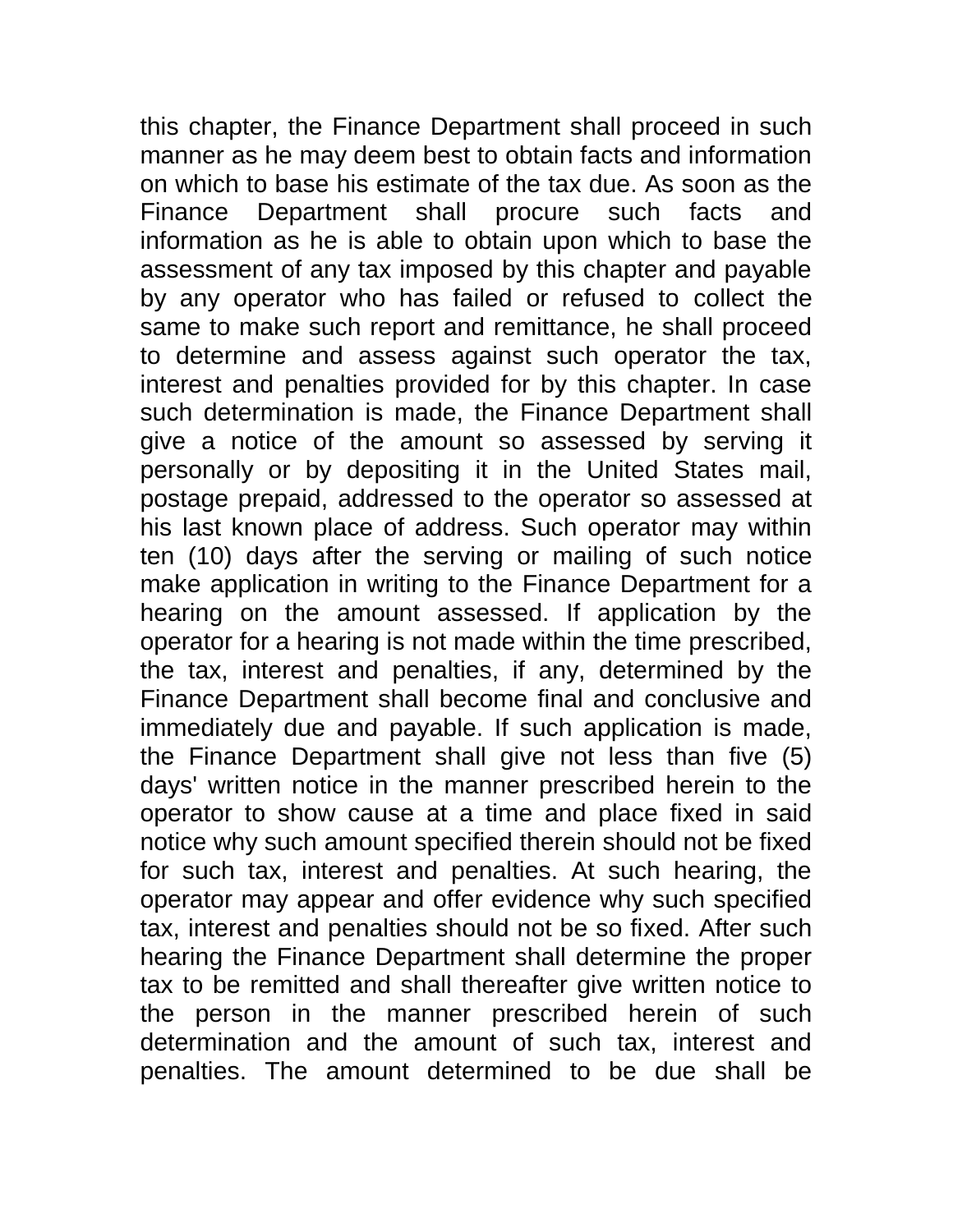payable after fifteen (15) days unless an appeal is taken as provided in section [3-2-9 o](http://66.113.195.234/CA/Solvang/04002000000009000.htm#3-2-9)f this chapter.

# **3-2-9: APPEALS:**

Any operator aggrieved by any decision of the Finance Department with respect to the amount of such tax, interest and penalties, if any, may appeal to the city council by filing a notice of appeal with the city clerk within fifteen (15) days of the serving or mailing of the determination of tax due. The city council shall fix a time and place for hearing such appeal, and the city clerk shall give notice in writing to such operator at his last known place of address. The findings of the city council shall be final and conclusive and shall be served upon the appellant in the manner prescribed above for service of notice of hearing. Any amount found to be due shall be immediately due and payable upon the service of notice.

# **3-2-10: PENALTIES AND INTEREST:**

A. Original Delinquency: Any operator who fails to remit any tax imposed by this chapter within the time required shall pay a penalty of ten percent (10%) of the amount of the tax in addition to the amount of the tax.

B. Continued Delinquency: Any operator who fails to remit any delinquent remittance on or before a period of thirty (30) days following the date on which the remittance first became delinquent shall pay a second delinquency penalty of ten percent (10%) of the amount of the tax in addition to the amount of the tax and the ten percent (10%) penalty first imposed.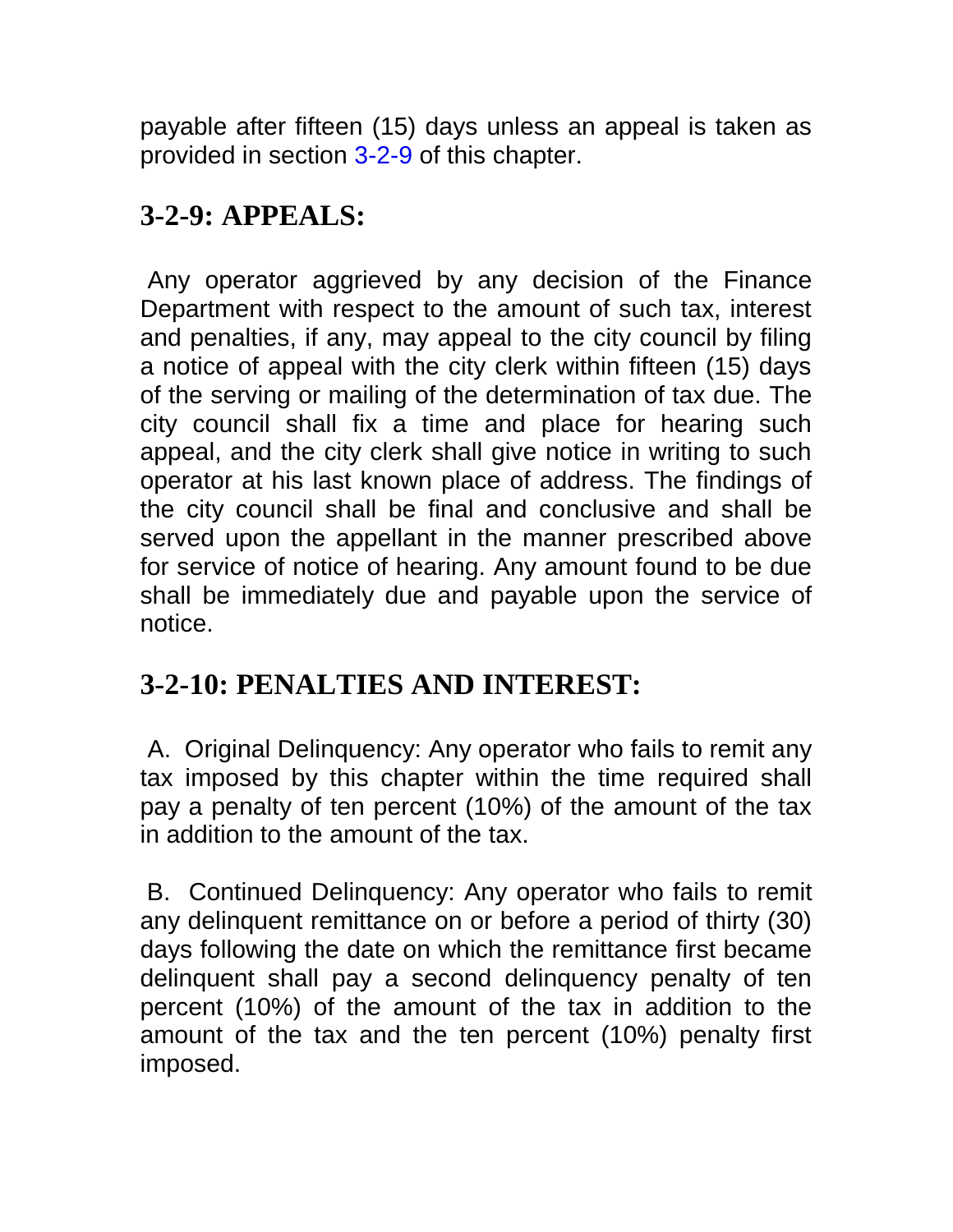C. Willful Failure To Pay: If the financial officer or his or her designee determines that the nonpayment of any remittance due under this chapter is willful, a penalty of twenty five percent (25%) of the amount of the tax shall be added thereto in addition to the penalties stated in subsections A and B of this section.

D. Interest: In addition to the penalties imposed, any operator who fails to remit any tax imposed by this chapter shall pay interest at the rate of one and one-half  $(1 \frac{1}{2}\%)$ percent per month on the amount of the tax, exclusive of penalties, from the date on which the remittance first became delinquent until paid.

E. Penalties Merged with Tax: Every penalty imposed and such interest as accrues under the provisions of this section shall become a part of the tax herein required to be paid.

F. Waiver: The city, in its sole discretion, may waive the penalty and interest provided for in subsections A and D of this section not more than once every five (5) years per hotel, based upon good cause shown, provided the tax due is not delinquent more than twenty nine (29) days following the date on which the remittance first became due. The operator shall apply in writing to the city for waiver of the penalty, on such forms as the finance officer or his or her designee may designate. In the event the hotel is sold and no waiver has been applied for by the predecessor operator of the hotel, the successor operator of the hotel may apply for the waiver. Nothing in this subsection shall relieve the operator from liability for the tax imposed by this chapter.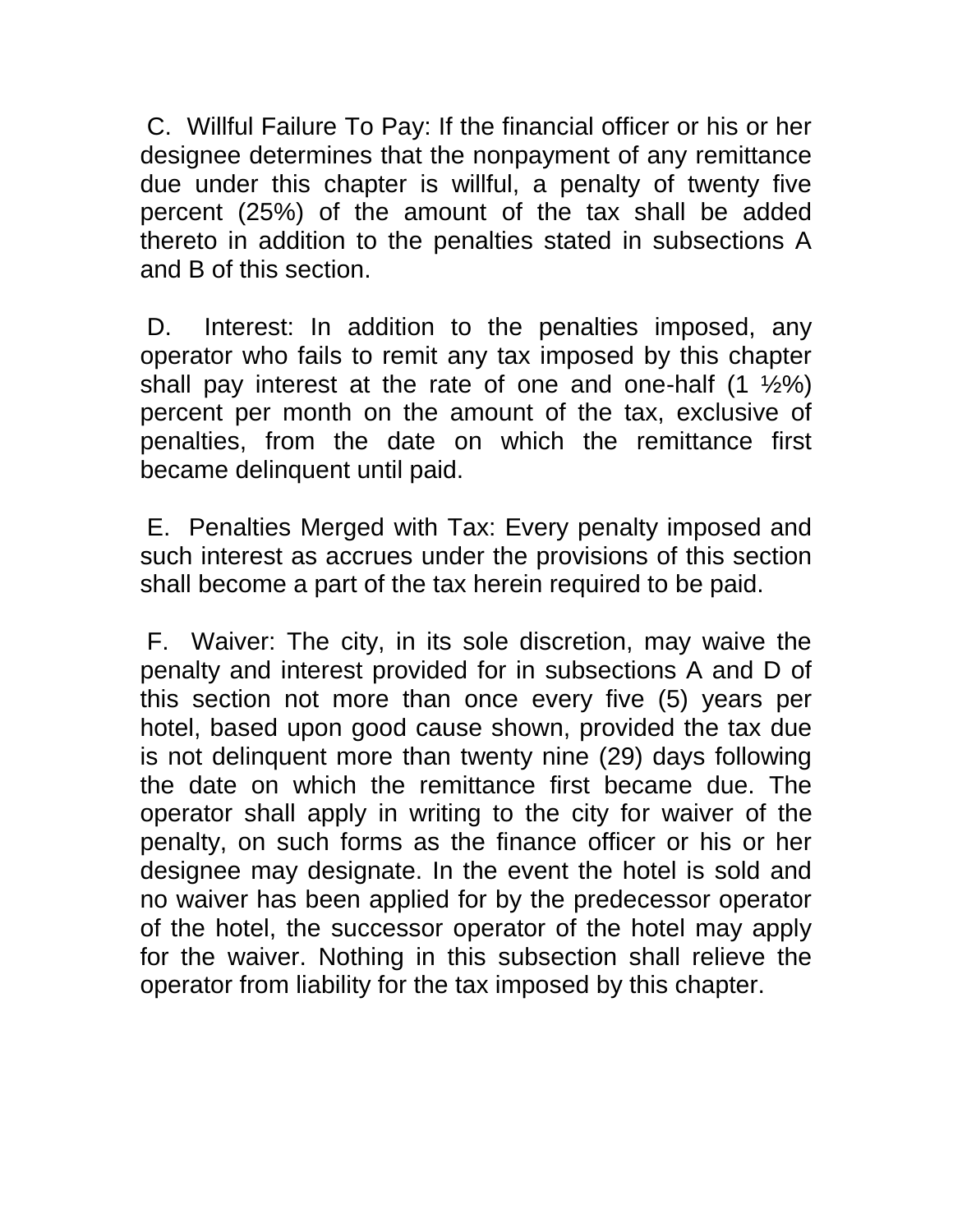# **3-2-11: ACTIONS TO COLLECT TAX:**

Any tax required to be paid by any transient under the provisions of this chapter shall be deemed a debt owed by the transient to the city. Any such tax collected by an operator which has not been paid to the city shall be deemed a debt owed by the operator to the city. Any person owing money to the city under the provisions of this chapter shall be liable to an action brought in the name of the city for the recovery of such amount.

# **3-2-12: SALE OR TERMINATION OF BUSINESS; TAX LIABILITY:**

A. Liability Of Successor: If any operator liable for any amount under this chapter sells the hotel or terminates operation of the hotel for any reason, his successor or assigns shall withhold a sufficient portion of the purchase price for the hotel to cover the amount owed under this chapter, until the former operator produces a receipt from the Finance Department showing that it has been paid in addition to a tax clearance certificate.

B. Liability Of Purchaser: If the purchaser of a hotel fails to withhold money from the purchase price, as required in subsection A of this section, he shall become personally liable to the city for the payment of the amount required to be withheld by him to the extent of the purchase price, valued in money. Within sixty (60) days after receiving a written request from the purchaser for the certificate set forth in subsection A of this section, or within sixty (60) days from the date the former owner's records are made available for audit, whichever period expires the later, but in any event not later than ninety (90) days after receiving the request, the